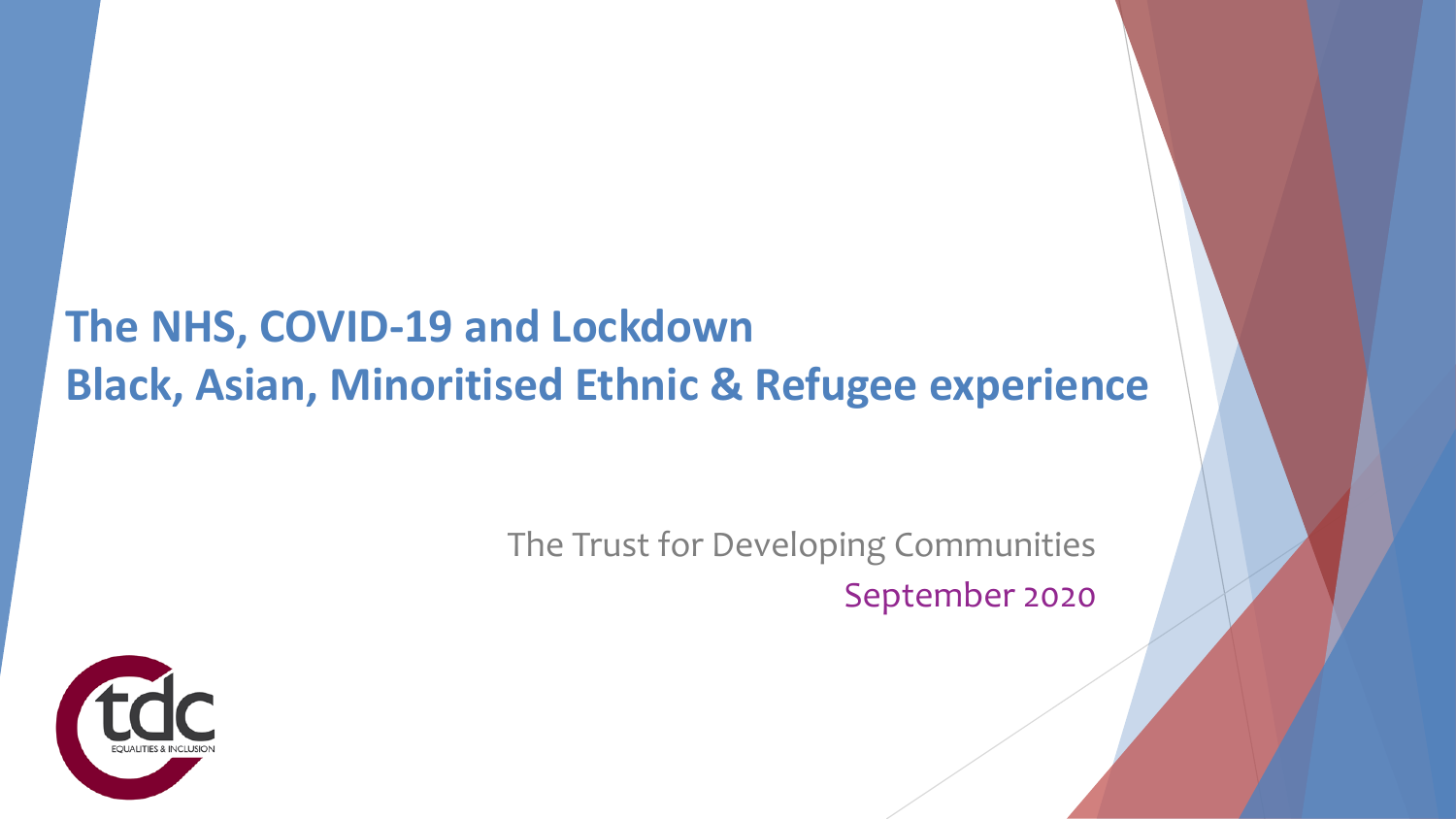## **Commissioned by**  Sussex NHS Commissioners



sussexinternret

#### **Research and consultation by local groups**

The Trust for Developing Communities Sussex Interpreting Services Hangleton and Knoll Project Voices in Exile Network of International Women Fresh Youth Perspective

**Report Author** Dr Anusree Biswas Sasidharan







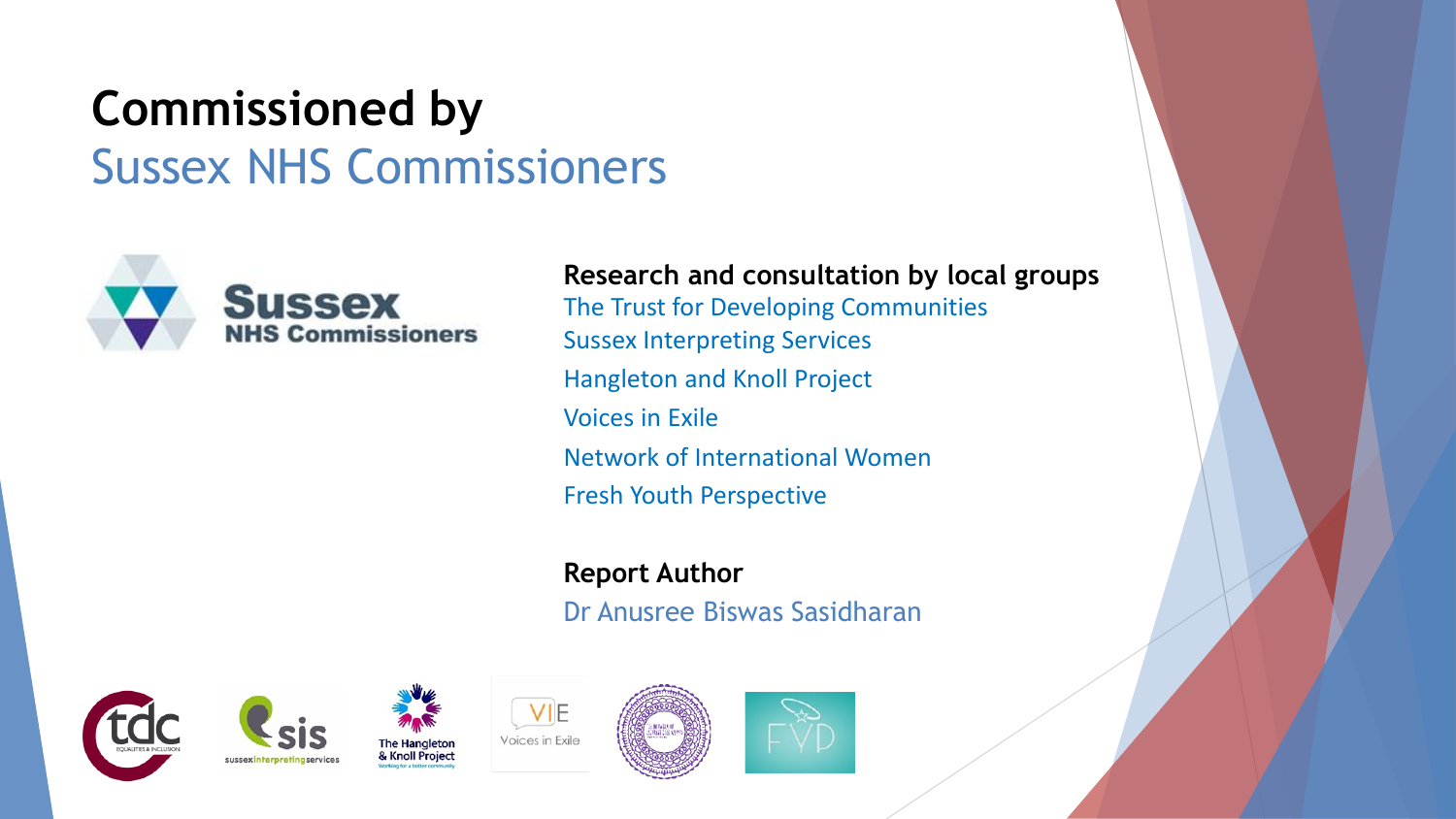# **Purpose**

Feedback about experiences of Covid-19 from Black, Asian, minoritized ethnic, refugee and migrant communities

- **Information received**
- **Access to care**

**Recommendations to support communities**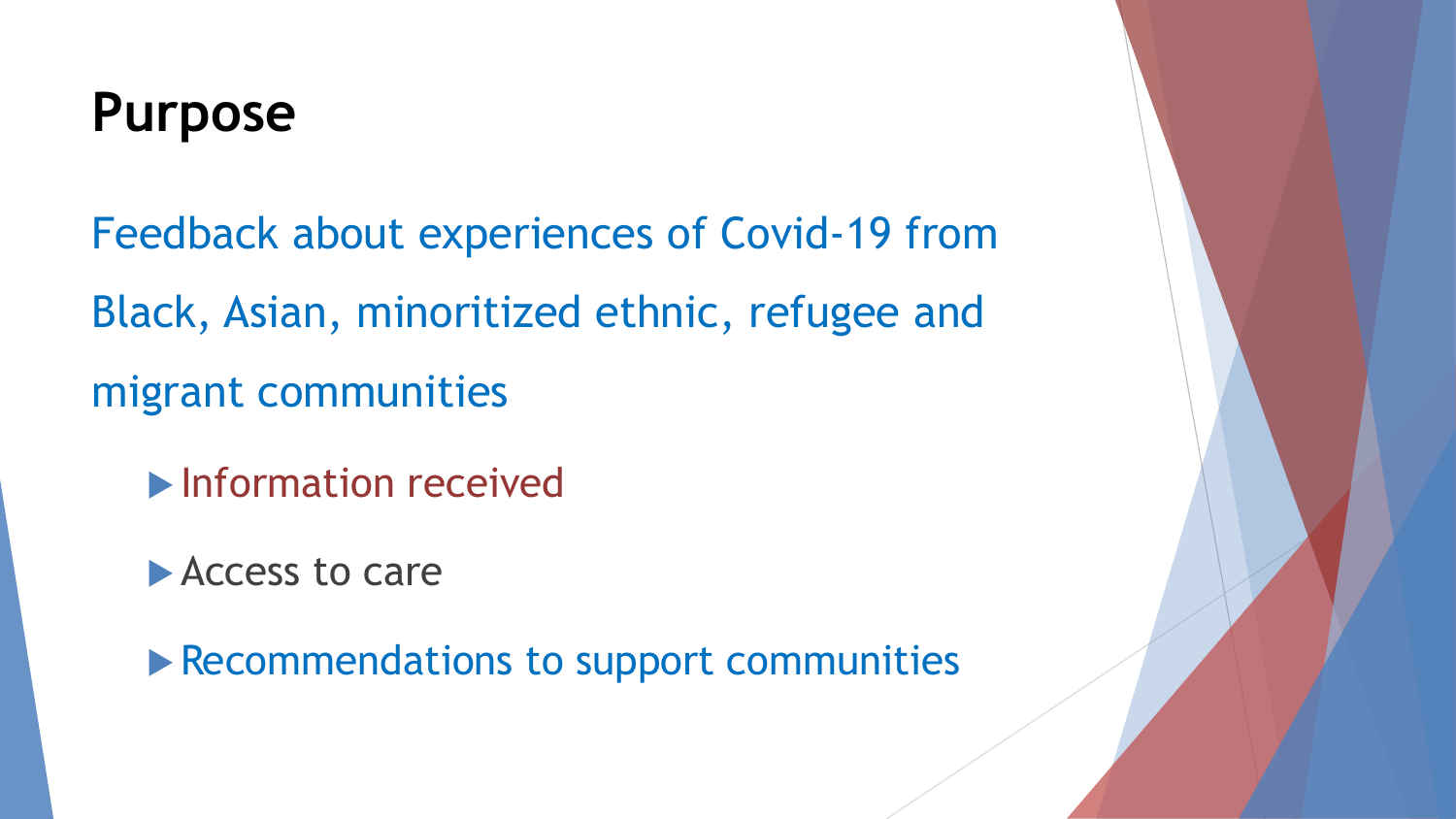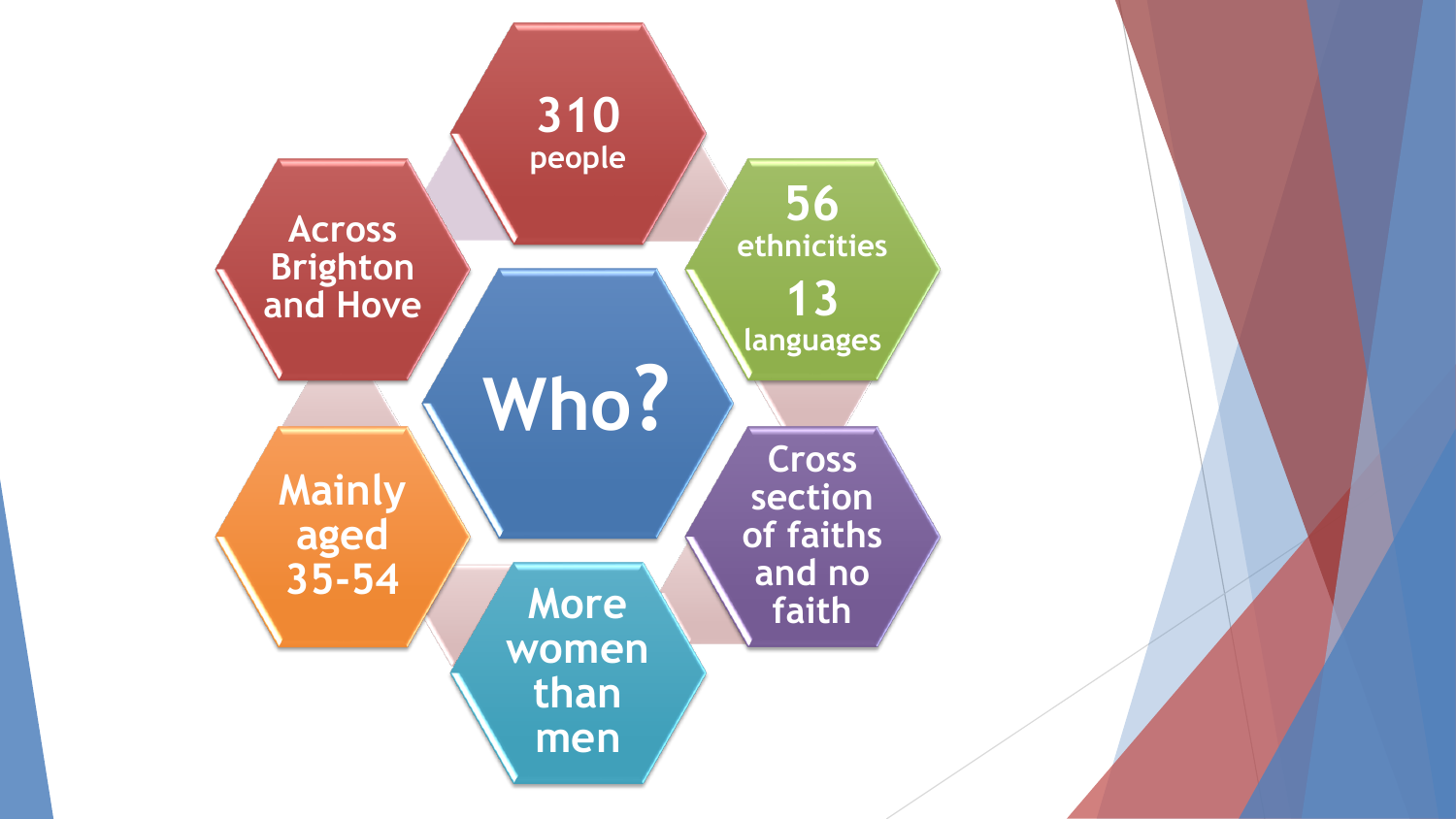

## **Findings: Contracting Covid-19**

- 13% of respondents had Covid-19
- 6% had symptoms but weren't tested

*Comparing to previous years, all-cause mortality was almost 4 times higher than expected among Black males for this period, almost 3 times higher in Asian males and almost 2 times higher in White males. Among females, deaths were almost 3 times higher in this period in Black, Mixed and Other females, and 2.4 times higher in Asian females compared with 1.6 times in White females.*  **Public Health England Beyond the Data**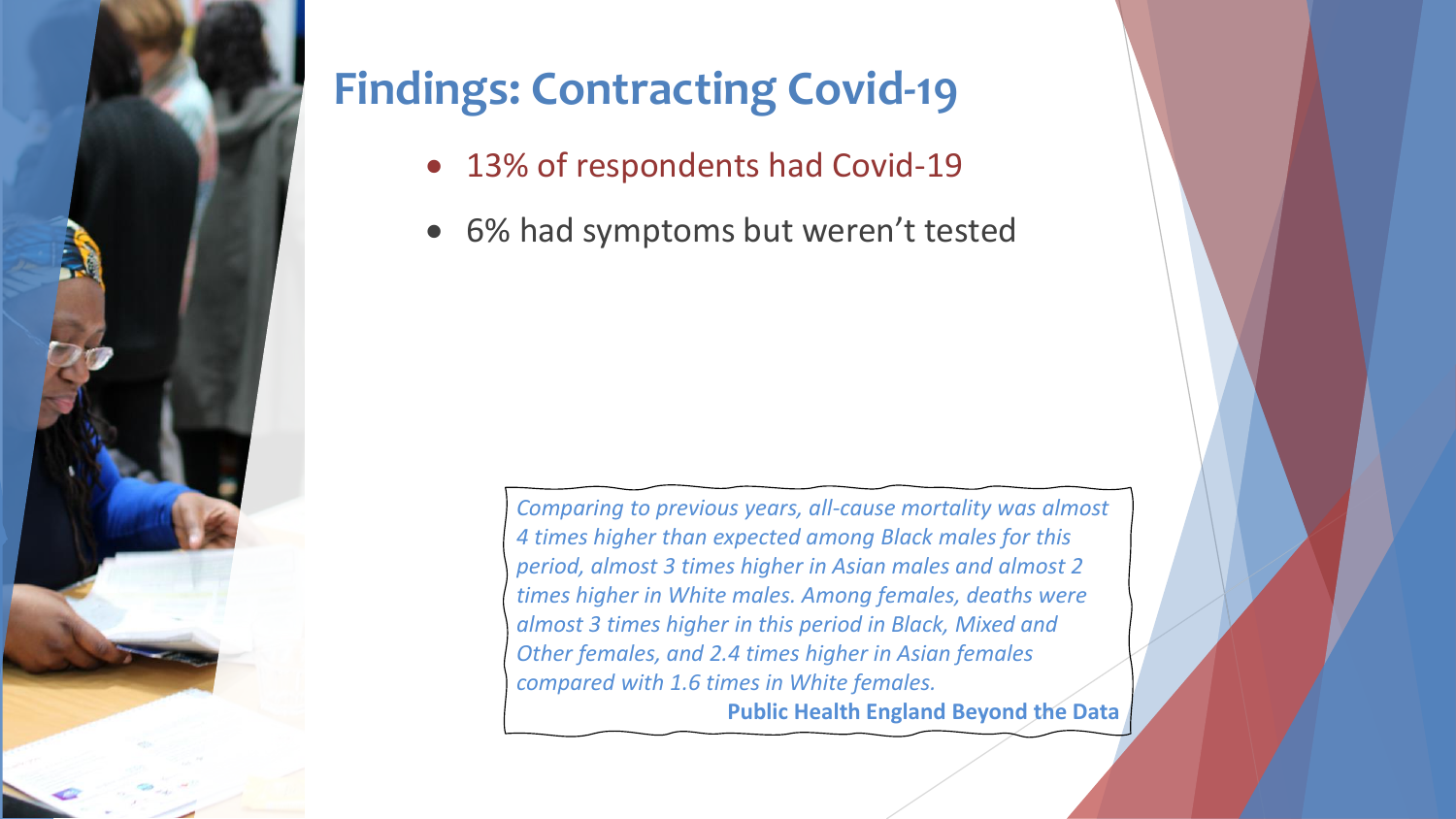### **Findings: Working conditions and Covid-19**

- Many respondents were key workers, especially women
- Many key workers who contracted Covid-19 were BAMER
- 21% of the BAMER key workers in this research felt they were expected to take more risk compared to white colleagues

*I was constantly moved to cover higher risk areas. My white colleague would request the move and my line manager would approve. I am expected to be the one who travels and enters spaces with others who have may have been in situations where social distancing was not observed* **A survey respondent that identified as a British Black woman**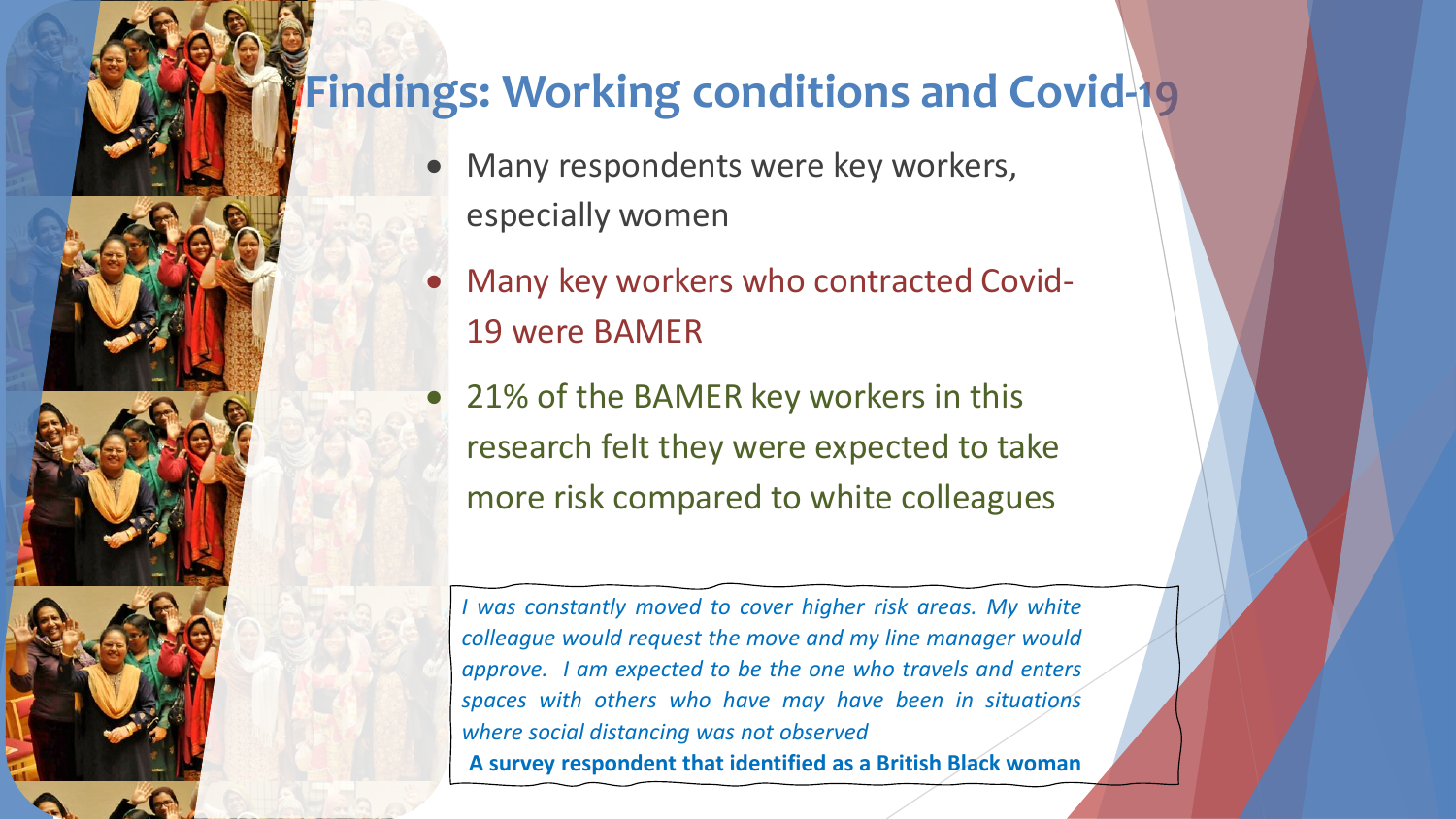#### **Findings: Information & Communication**

- 5% of respondents uncertain about symptoms
- Main sources of information were
	- **television**
	- social media
	- friends and family
	- government briefings
	- local newspapers
	- voluntary sector groups

*Well maybe some simple language information that told you what to look out for, maybe there was already a lot of it about. But I don't remember seeing much of it. I never saw any leaflets from the surgery or anything. Maybe that would have helped some. Then I would not have to rely on my children as much.* **Interviewee 143, woman of Nigerian heritage**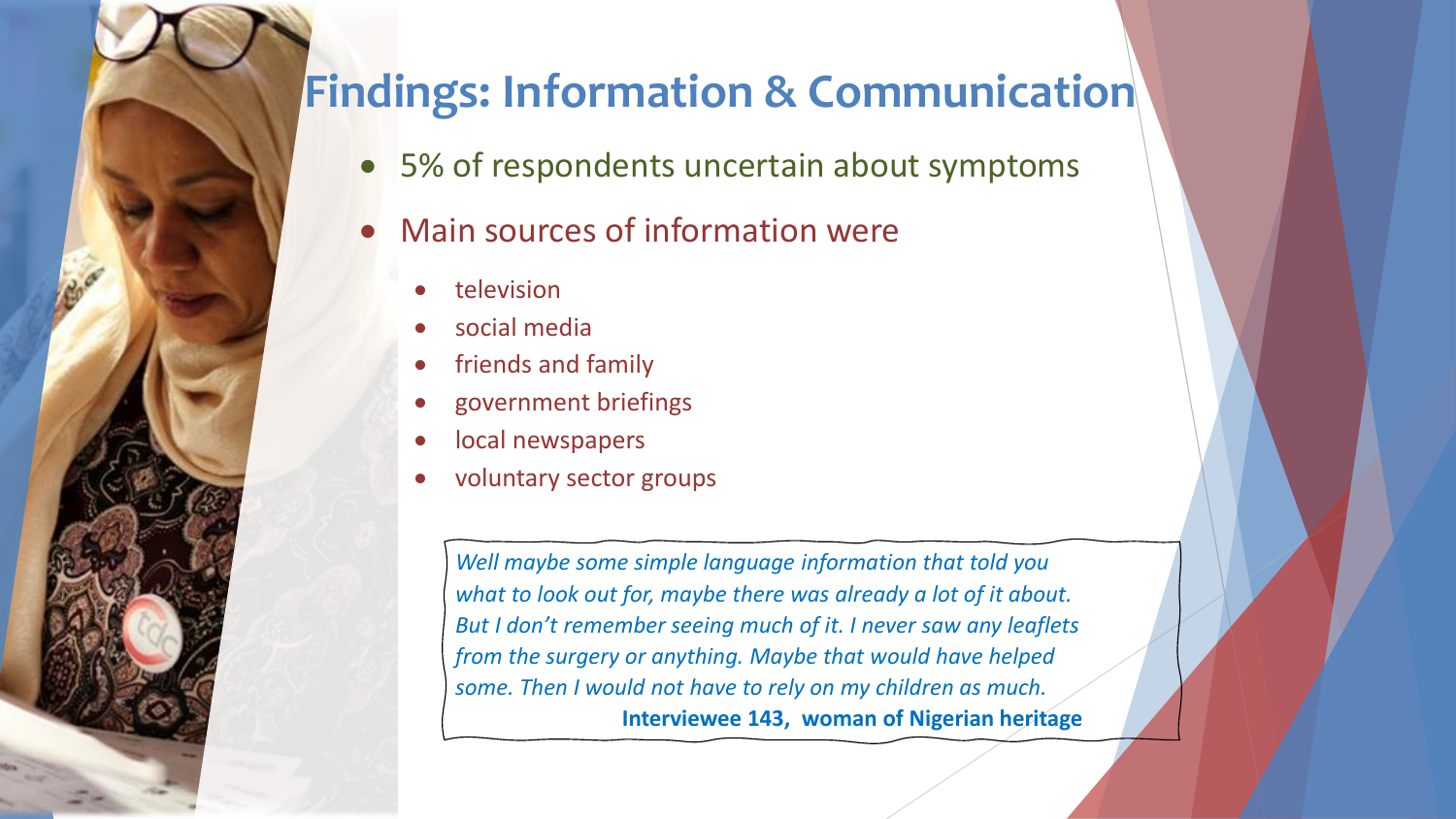## **Findings: Accessing NHS care**

- High levels of trust in the NHS; 70% had positive response to NHS generally
- 49% had negative experiences
- Negative experiences included
	- communication and language difficulties
	- cancellation of appointments often leading to poor health outcomes
	- perception of discriminatory treatment
- Lack of knowledge and information more likely for those with language needs

**SIS Linguists**

*They didn't understand the nuanced messages and thought GP surgeries were closed completely rather than just not seeing patients in person. Others didn't understand the text messages from GP`s or the long answerphone messages.*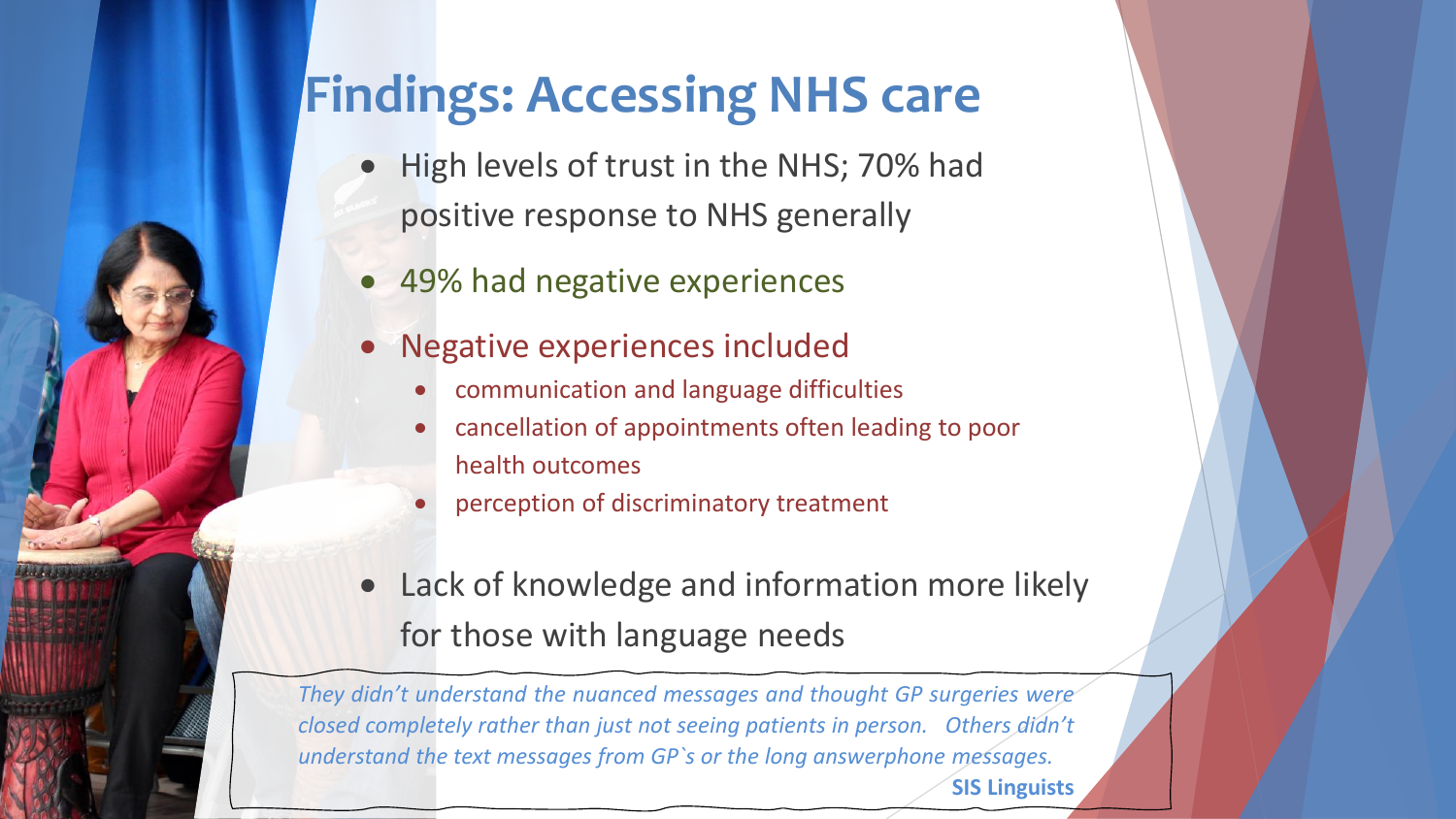

# **Findings: The lockdown experience**

• Most expressed

| Anxiety  | <b>Distrust</b> | <b>Stress</b>  |
|----------|-----------------|----------------|
| Conflict | Confusion       | Fear and panic |

- Lack of access to GPs had a negative impact on mental health
- BAMER communities disproportionately affected by poverty, health inequality and poor housing conditions
- Self-help strategies used

*Have needed help with finances. Friends and family abroad have sent them money. No recourse to public funds. Interviewee 127, a woman of Arab heritage*